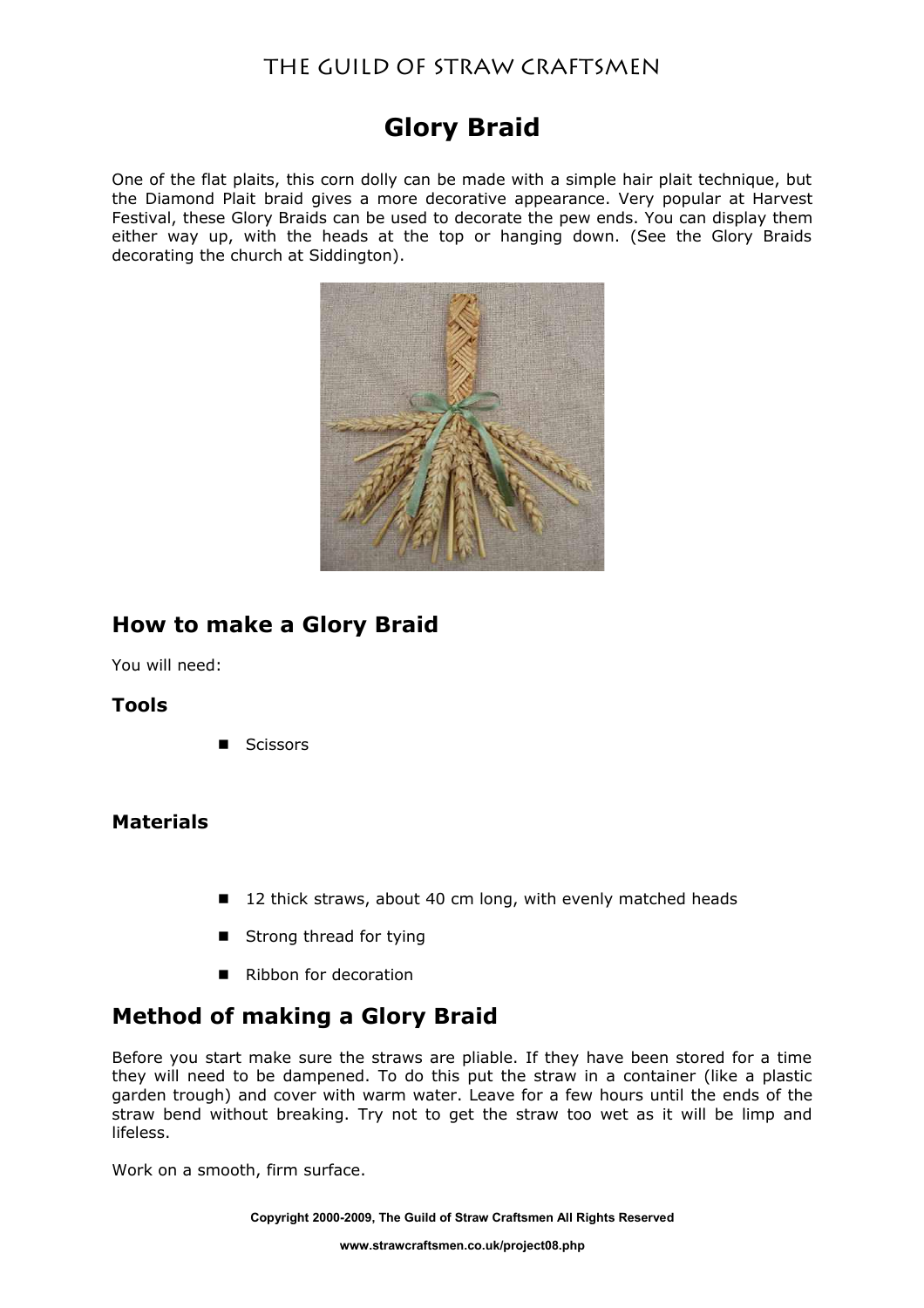### The Guild of Straw Craftsmen

#### **Step 1**

Making a "fan" of ears, bunch the 12 straws together just below the ears, at the top of the stem and tie tightly with a Clove Hitch. With the ears away from you, spread out the straws with a group of six to the left, and six to the right

#### **Step 2**



Start working on the right-hand group. Lift up the second straw from the outside top of the group (Diagram A).

**Step 3**



Take the outside straw of the right hand group under the raised straw and over the remaining four straws in the group. Lay it in the centre, next to the left-hand group (Diagram B).

#### **Step 4**



Lay down the raised straw which now becomes the top straw of the right-hand group (Diagram C). Steps 1 to 3 are the basic movements used to complete the braid.

**Copyright 2000-2009, The Guild of Straw Craftsmen All Rights Reserved**